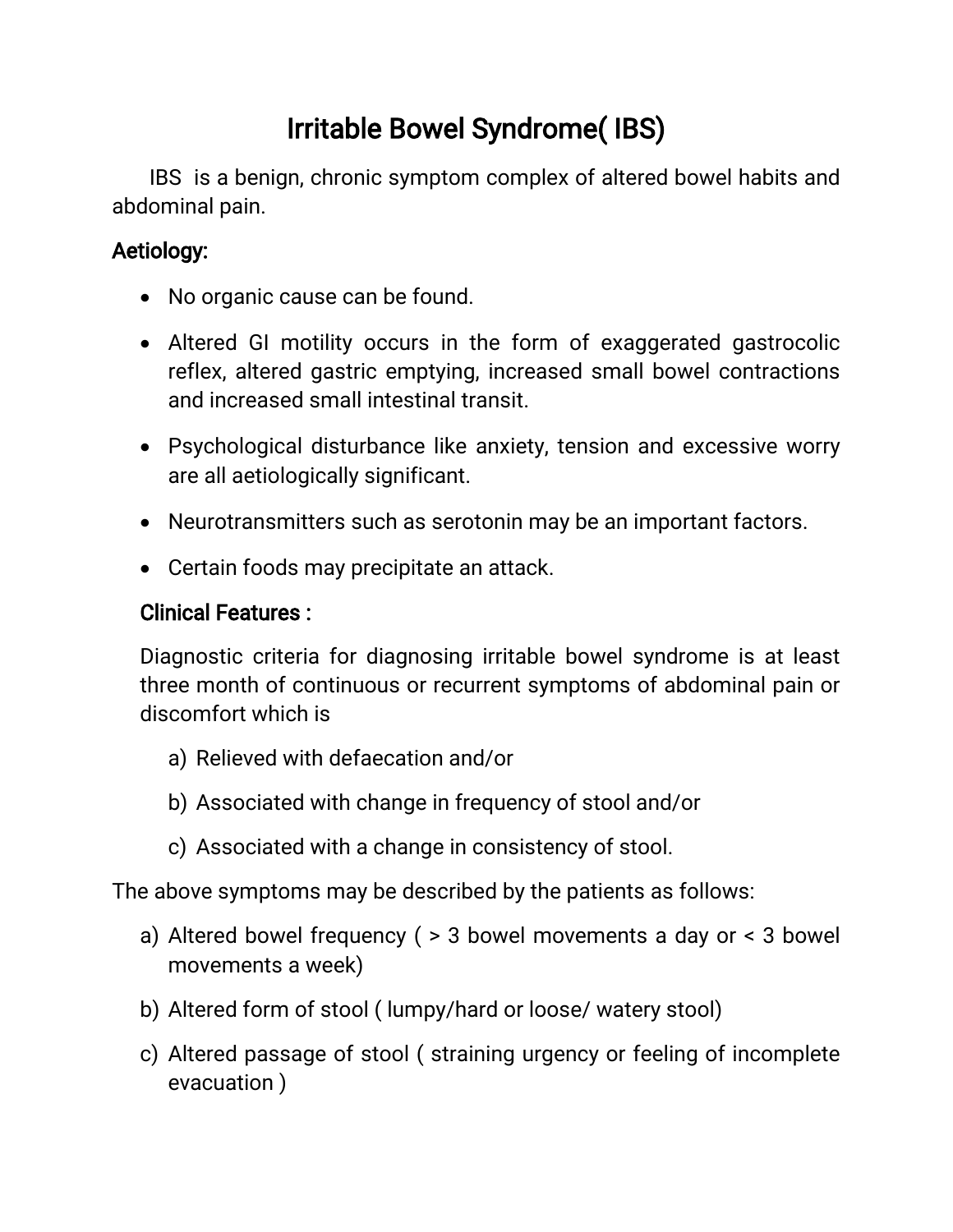- d) Passage of mucus
- e) Bloating or feeling of abdominal distension.

#### Rome III Criteria

Recurrent abdominal pain or discomfort at least 3 days per month in the last 3 month (with symptom onset at least 6 months prior to diagnosis) associated with two or more of the following:

- Improvement with defecation
- Onset associated with a change in frequency of stool
- Onset associated with a change in appearance of stool

#### Investigations:

#### **All Patients**

- 1. Stool for occult blood series
- 2. If diarrhoea is present, stool for leukocyte, ova, parasites, bacterial pathogens.
- 3.Sigmoidoscopy
- 4. Barium enema examination.

#### **Selected Patients**

- 1. Upper GI and small bowel endoscopy
- 2. Ultrasound of gallbladder
- 3. Abdominal CT scan
- 4. Serum amylase level